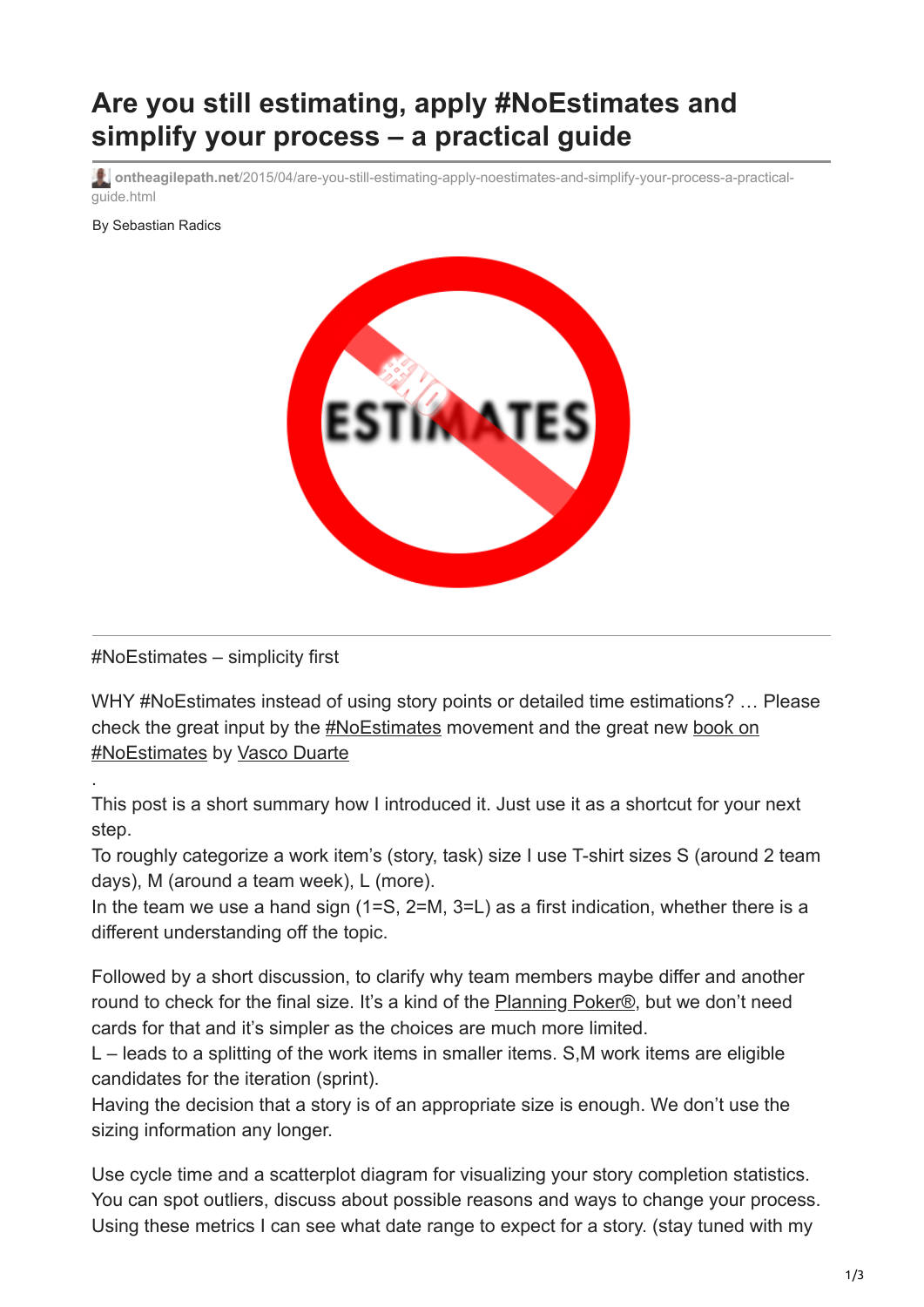next blog post describing my insight about core agile metrics for predictability).

**Velocity is based on the number of work items** we finish in an iteration. Just that simple.

For release planning you need to have an overall rough "estimation". If you have epics in your backlog just ask roughly how many stories that epic will consist of. This way you can use the number of stories and your velocity for release planning too.

We just applied the counting of stories in our [user story map](http://de.slideshare.net/SteveRogalsky/user-story-mapping-in-practice) too. Epics in the story map are marked with the number of stories (later on epics are split). This way you can have a fast overview and check when a release will be done.

To introduce it I highly recommend using an experimental frame. Provide a time range for trying this approach and define your hypothesis and measurements to check whether it's working for you or not.

This way you very likely have a buy in and people are willing to try it out.

## **Just today I joined a great Meetup where we discussed about #NoEstimates**

It was a great discussion and I guess there's an evolving understanding why the traditional way of estimation is a wasteful activity and just leads to false security and assumptions.

Stories need to be accessed for their fitness for purpose, NOT estimated

[T](http://ctt.ec/Rw3i6)he goal is to become predictable and efficient, NOT to hit individual estimates